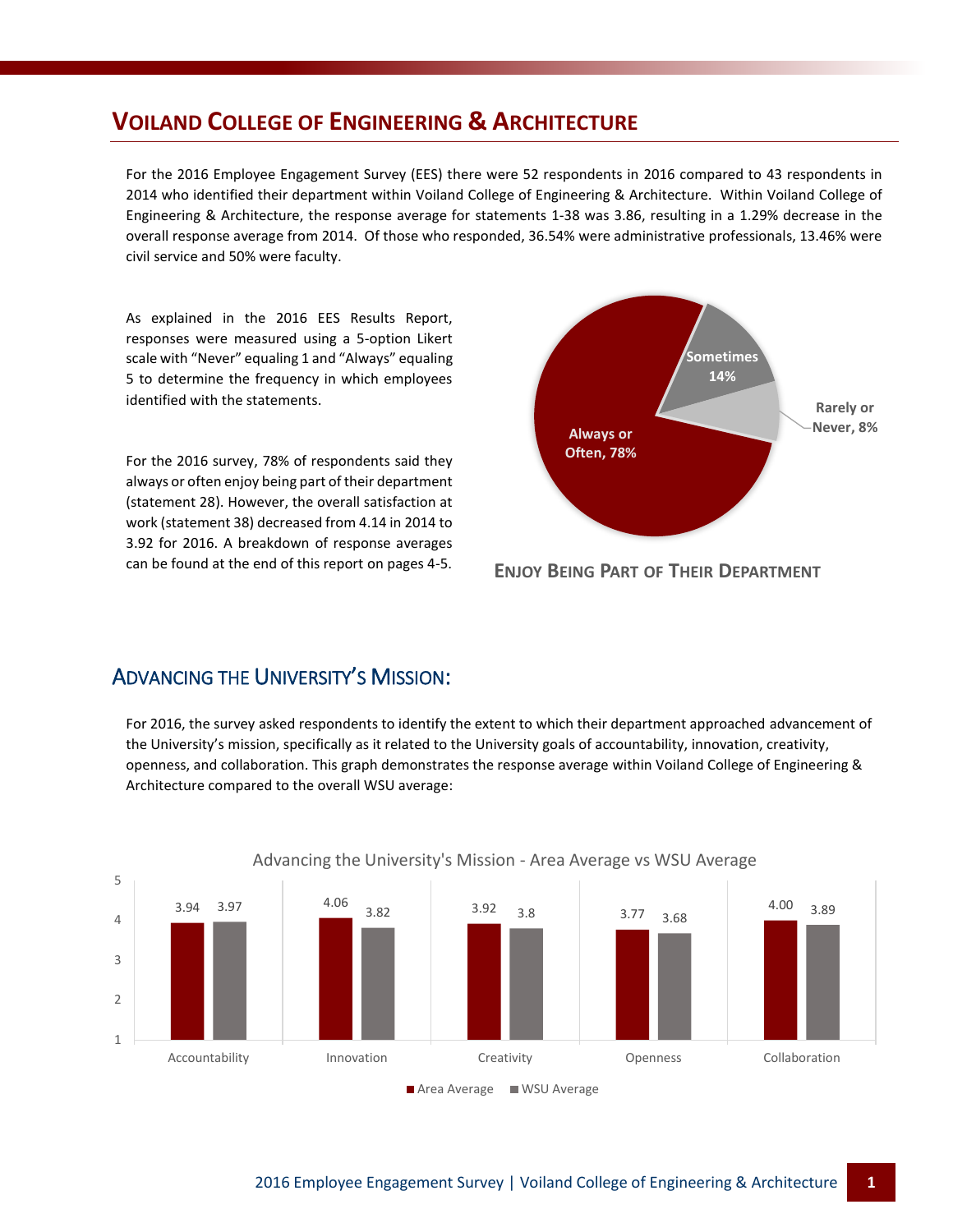#### HIGHEST 2016 AREA RESPONSE AVERAGE:

| <b>Statements</b>                                    | Area<br>Average<br>2014  | Area<br>Average<br>2016           | 2016<br><b>WSU</b><br>Average |  |
|------------------------------------------------------|--------------------------|-----------------------------------|-------------------------------|--|
| I know what is expected of me at work.               | 4.47                     | 4.37                              | 4.37                          |  |
| I enjoy being part of Washington State University.   | 4.36                     | 4.30                              | 4.08                          |  |
| My supervisor treats me with dignity and respect. ** | $\overline{\phantom{a}}$ | 4.29                              | 4.29                          |  |
| I have positive interactions with my co-workers. **  | -                        | 4.24                              | 4.19                          |  |
|                                                      |                          | *Updated for 2016; **New for 2016 |                               |  |

# LOWEST 2016 AREA RESPONSE AVERAGE:

| <b>Statements</b>                                                               | Area<br>Average<br>2014           | Area<br>Average<br>2016 | 2016<br><b>WSU</b><br>Average |
|---------------------------------------------------------------------------------|-----------------------------------|-------------------------|-------------------------------|
| I am encouraged to engage in Extension opportunities. **                        | $\sim$                            | 2.50                    | 2.96                          |
| I feel encouraged to have a good balance between work and personal life.        | 3.63                              | 3.35                    | 3.63                          |
| My supervisor gives me ongoing feedback to help me improve my performance. *    | 3.40                              | 3.35                    | 3.45                          |
| I receive clear information about changes being made within WSU.                | 3.19                              | 3.39                    | 3.33                          |
| My supervisor encourages me to use the University resources available to me. ** | $\overline{\phantom{a}}$          | 3.40                    | 3.47                          |
|                                                                                 | *Updated for 2016; **New for 2016 |                         |                               |

### SIGNIFICANT AREA RESPONSE CHANGE:

| <b>Statements</b>                                                 | Area<br>Average<br>2014 | <b>Area</b><br><b>Average</b><br>2016 | <b>Change</b> |
|-------------------------------------------------------------------|-------------------------|---------------------------------------|---------------|
| I am encouraged to participate in mentoring activities.           | 4.70                    | 3.43                                  | $-1.27$       |
| I have support to pursue my research opportunities.               | 4.73                    | 3.61                                  | $-1.12$       |
| I have input regarding my teaching opportunities and assignments. | 4.33                    | 3.57                                  | $-0.76$       |
| I have the technology I need to do my job efficiently.            | 4.30                    | 3.88                                  | $-0.42$       |
| I know how my work contributes to the success of my department.   | 4.12                    | 3.80                                  | $-0.32$       |

*\*Updated for 2016 ; \*\*New for 2016*

#### UNIVERSITY RESOURCES:

Based on feedback, the 2016 survey added additional statements regarding workplace concerns and employee awareness of WSU resources, specifically those resources related to Workplace Violence, Bullying, State Ethics, Discrimination, Sexual Harassment and Sexual Misconduct. This graph demonstrates the percentage of employees who identified awareness of the following University policies within Voiland College of Engineering & Architecture:

| <b>Policy Prohibiting Discrimination, Sexual Harassment, and Sexual Misconduct</b>          |        |        |  | 96.15% |
|---------------------------------------------------------------------------------------------|--------|--------|--|--------|
| 88.46%<br>Washington State University Ethics, Conflict of Interest, and Technology Transfer |        |        |  |        |
| <b>Workplace Violence</b>                                                                   |        | 76.92% |  |        |
| <b>Bullying Prevention and Reporting</b>                                                    | 63.46% |        |  |        |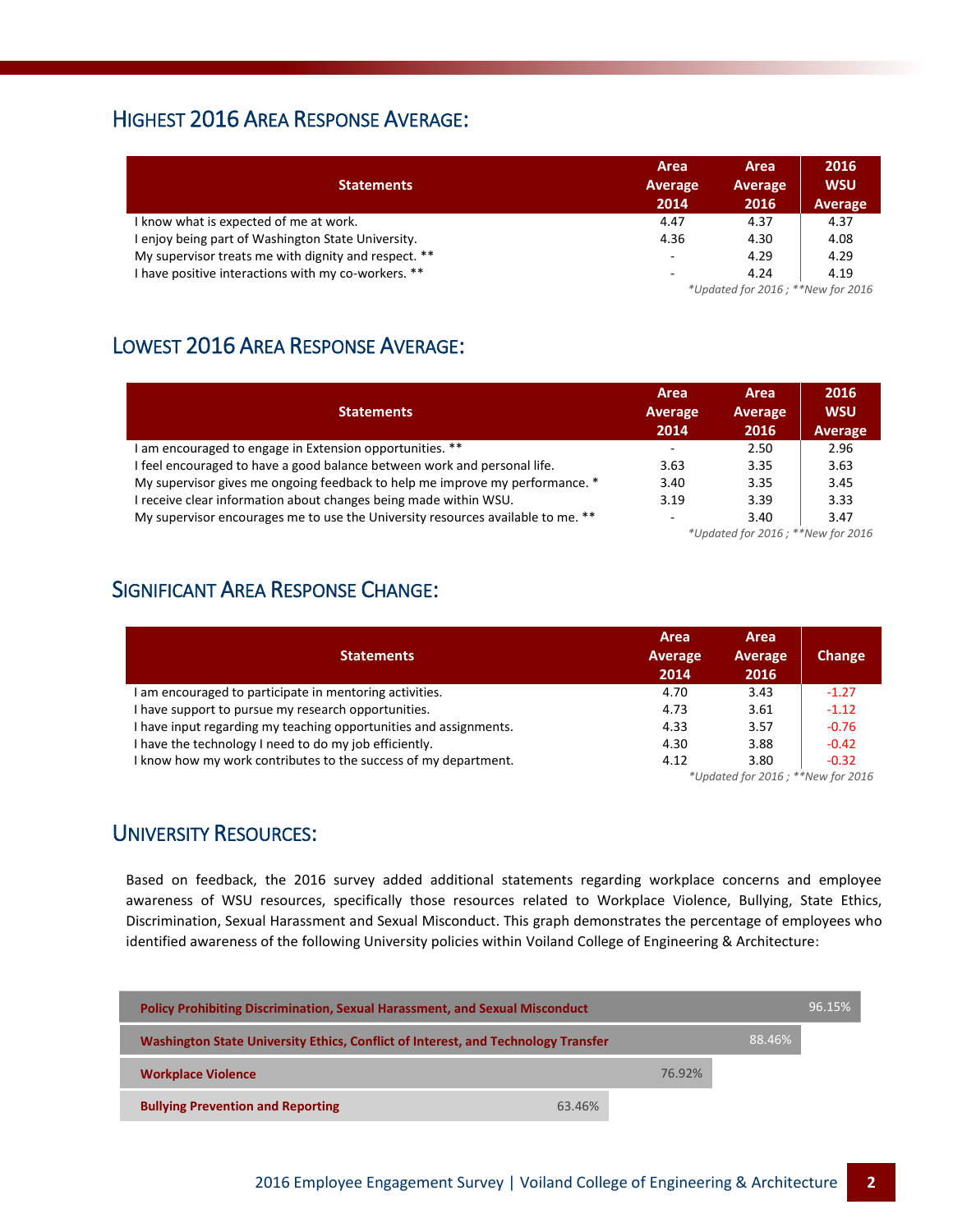### EMPLOYEE FEEDBACK:

At the end of the survey, employees were given the opportunity to provide feedback regarding subjects not addressed in the survey. The following feedback, specifically related to employee perceptions of the workplace, was provided by respondents who identified themselves within Voiland College of Engineering & Architecture:

- **•** Employees enjoy teaching students
- Employees feel empowered
- New policy and training regarding bullying was needed and has been addressed
- Atmosphere of secrecy and distrust
- Concerns regarding communication and available resources
- Concerns regarding leadership, including supervisor skills
- Concerns regarding technology
- Faculty free speech is discouraged
- More staff is needed to handle the workload
- Workplace climate concerns, specifically regarding bullying, discrimination, and retaliation

## **ACTION ITEMS:**

In reviewing the lowest area response averages and the statements with negative change from 2014 to 2016 in Voiland College of Engineering & Architecture, initiatives to improve employee engagement and perceptions of the workplace may include, but are not limited to:

- Encourage Faculty to engage in Extension opportunities
- Encourage Faculty to participate in mentoring activities
- Encourage Faculty to pursue research opportunities
- Evaluate how input is solicited and taken into consideration
- Evaluate technology options for employees
- Evaluate work climate and encourage employees to communicate concerns
- Identify ways to encourage work/life balance for employees
- Improve the area's approach to the University's mission of openness
- Improve communication efforts regarding changes at the University level
- Improve communication regarding the WSU policies concerning Bullying Prevention and Reporting, and provide employees with resources as appropriate
- Provide employees with ongoing feedback and recognition
- Provide employees with resources as appropriate and encourage the use of University resources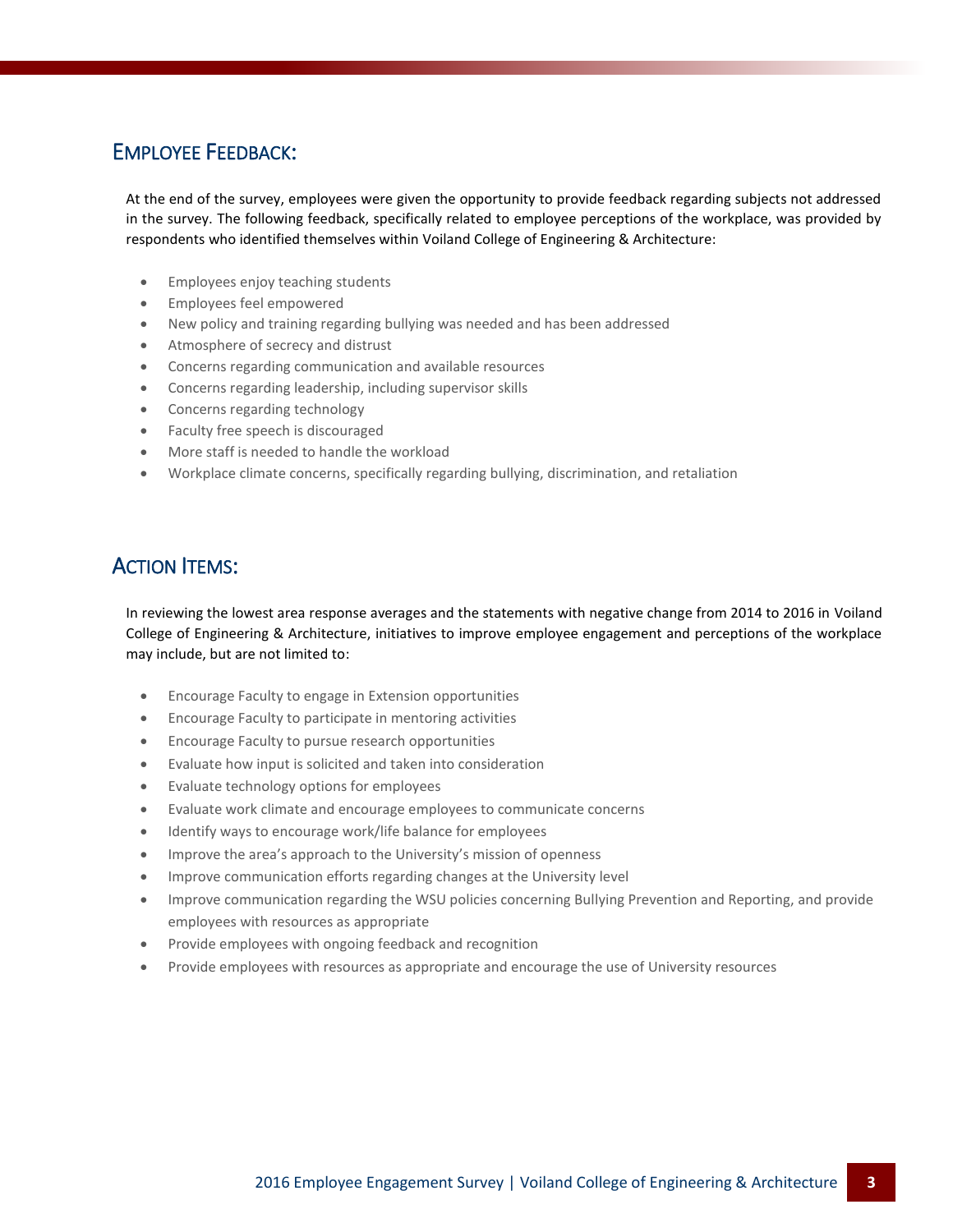# RESPONSE AVERAGE BREAKDOWN:

|    |                                                                                                         | <b>Area Average</b>      |      | <b>WSU Average</b>       |      |
|----|---------------------------------------------------------------------------------------------------------|--------------------------|------|--------------------------|------|
|    |                                                                                                         | 2014                     | 2016 | 2014                     | 2016 |
|    | # of Respondents                                                                                        | 43                       | 52   | 1891                     | 1958 |
|    | <b>Overall Average</b>                                                                                  | 3.91                     | 3.86 | 3.72                     | 3.81 |
|    | SECTION 1: Do employees feel they have what is needed to do their job?                                  |                          |      |                          |      |
| 1  | I know what is expected of me at work.                                                                  | 4.47                     | 4.37 | 4.38                     | 4.37 |
| 2  | I receive the information I need to perform my job.                                                     | 4.21                     | 3.98 | 4.06                     | 4.03 |
| 3  |                                                                                                         | 4.14                     | 3.84 | 3.99                     | 4.00 |
|    | I have the resources and training to do my job effectively.*                                            |                          |      |                          |      |
| 4  | I have the technology I need to do my job efficiently.                                                  | 4.30                     | 3.88 | 4.15                     | 4.09 |
|    | SECTION 2: Do employees feel they are valued?                                                           |                          |      |                          |      |
| 5  | I am recognized for doing a good job.                                                                   | 3.69                     | 3.68 | 3.41                     | 3.50 |
| 6  | My supervisor values me and the work I do.                                                              | 4.07                     | 3.94 | 3.84                     | 3.93 |
| 7  | I feel encouraged to have a good balance between work and personal life.                                | 3.63                     | 3.35 | 3.41                     | 3.63 |
| 8  | I feel appropriately compensated for my level of position. **                                           | ÷,                       | 3.67 | $\overline{\phantom{a}}$ | 3.17 |
|    | SECTION 3: Do employees feel they provide individual contributions?                                     |                          |      |                          |      |
| 9  | I am encouraged to develop myself professionally.                                                       | 3.74                     | 3.56 | 3.44                     | 3.59 |
| 10 | I am encouraged to provide input on decisions impacting my work.                                        | 3.79                     | 3.69 | 3.54                     | 3.64 |
| 11 | I am encouraged to come up with better ways of doing things.                                            | 3.84                     | 3.76 | 3.56                     | 3.72 |
| 12 | I am given opportunities to be innovative or creative. **                                               | $\Box$                   | 3.84 | $\overline{\phantom{a}}$ | 3.69 |
| 13 | I am given opportunities to be collaborative. **                                                        | $\blacksquare$           | 3.88 | $\overline{\phantom{a}}$ | 3.78 |
|    | SECTION 4: Do employees feel connected to their co-workers?                                             |                          |      |                          |      |
| 14 | A spirit of cooperation and teamwork exists between my co-workers and me.                               | 4.07                     | 3.90 | 3.85                     | 3.88 |
| 15 | Knowledge and information sharing is practiced between my co-workers and me.                            | 3.88                     | 3.80 | 3.80                     | 3.84 |
| 16 | Those around me are committed to doing quality work.                                                    | 4.30                     | 4.20 | 4.12                     | 4.10 |
| 17 | I have positive interactions with my co-workers. **                                                     | $\Box$                   | 4.24 | $\overline{\phantom{a}}$ | 4.19 |
| 18 | I enjoy the work climate that exists between my co-workers and me. **                                   | ÷,                       | 4.12 | $\overline{\phantom{a}}$ | 4.00 |
|    | SECTION 5: Do employees feel satisfied with their supervisor? **                                        |                          |      |                          |      |
| 19 | My supervisor gives me ongoing feedback to help me improve my performance.*                             | 3.40                     | 3.35 | 3.29                     | 3.45 |
| 20 | My supervisor encourages a positive work climate. **                                                    | ÷,                       | 3.88 | $\overline{\phantom{a}}$ | 3.90 |
| 21 | My supervisor promotes open communication and feedback. **                                              | $\overline{a}$           | 3.84 | $\blacksquare$           | 3.90 |
| 22 | My supervisor treats me with dignity and respect. **                                                    | ÷,                       | 4.29 | $\overline{\phantom{a}}$ | 4.29 |
|    | SECTION 6: Do employees feel connected to their department?                                             |                          |      |                          |      |
| 23 | Clear reporting structures are established within my department.                                        | 3.81                     | 3.96 | 3.79                     | 3.87 |
| 24 | I receive clear information about changes being made within my department.                              | 3.52                     | 3.67 | 3.32                     | 3.43 |
| 25 | I know how my department measures success.                                                              | 3.51                     | 3.49 | 3.26                     | 3.41 |
| 26 | I know how my work contributes to the success of my department.                                         | 4.12                     | 3.80 | 3.84                     | 3.92 |
| 27 | My department demonstrates support for a diverse workforce.                                             | 4.27                     | 4.13 | 4.00                     | 4.08 |
| 28 | I enjoy being part of my department.                                                                    | 4.21                     | 4.08 | 3.96                     | 4.00 |
|    |                                                                                                         |                          |      |                          |      |
|    | Rate the extent to which your department approaches the following to advance the University Mission: ** |                          |      |                          |      |
| 29 | Accountability                                                                                          | ÷,                       | 3.94 |                          | 3.97 |
| 30 | Innovation                                                                                              |                          | 4.06 |                          | 3.82 |
| 31 | Creativity                                                                                              |                          | 3.92 |                          | 3.80 |
| 32 | Openness                                                                                                | $\overline{\phantom{0}}$ | 3.77 |                          | 3.68 |
| 33 | Collaboration                                                                                           | $\overline{a}$           | 4.00 |                          | 3.89 |
|    | SECTION 7: Do employees feel connected to WSU as a whole?                                               |                          |      |                          |      |
|    | I am encouraged to improve work processes to benefit students and other University                      |                          |      |                          |      |
| 34 | constituents or colleagues.*                                                                            | 3.92                     | 3.63 | 3.71                     | 3.70 |
|    |                                                                                                         |                          |      |                          |      |
| 35 | I receive clear information about changes being made within my college or area.                         | 3.26                     | 3.43 | 3.18                     | 3.29 |
| 36 | I receive clear information about changes being made within WSU.                                        | 3.19                     | 3.39 | 3.16                     | 3.33 |
| 37 | I enjoy being part of Washington State University.                                                      | 4.36                     | 4.30 | 4.07                     | 4.08 |
| 38 | Overall, I am satisfied at work.                                                                        | 4.14                     | 3.92 | 3.84                     | 3.86 |
|    | EMPLOYEE RESOURCES: Are employees aware of WSU resources or do they have concerns in the workplace? **  |                          |      |                          |      |
|    | I am comfortable with utilizing University resources. **                                                | ÷,                       | 3.90 | ÷,                       | 3.75 |
|    | My supervisor encourages me to use the University resources available to me. **                         | $\overline{a}$           | 3.40 | ÷                        | 3.47 |
|    | I have concerns regarding work climate. **                                                              |                          | 3.54 |                          | 3.54 |
|    | I feel comfortable bringing work climate concerns to my supervisor. **                                  |                          | 3.62 |                          | 3.77 |

*\*Updated for 2016 ; \*\*New for 2016*